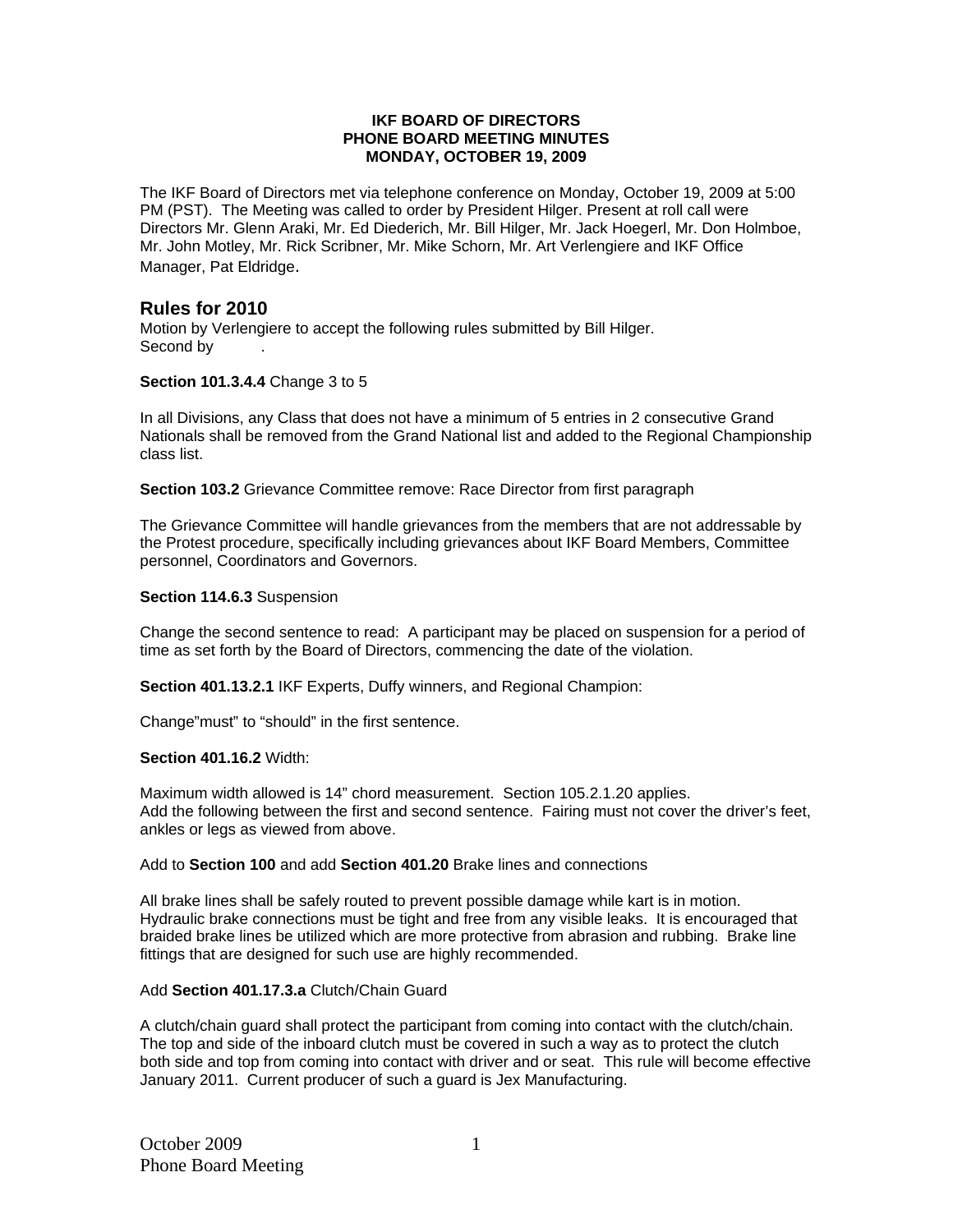In Favor: Unanimous Passed

Motion by Verlengiere to accept the following rule additions. Second by Diederich.

**Add to Section 100:** No video recording devices such as cameras will be allowed anywhere on the kart during competition. In Favor: Hoegerl, Verlengiere Opposed: Araki, Diederich, Holmboe, Motley, Schorn, Scribner Failed

**Add to Section 400**: No video recording devices such as cameras will be allowed anywhere on the kart in Speedway during competition. In Favor: Araki, Hilger, Hoegerl, Motley, Verlengiere Opposed: Holmboe, Schorn, Scribner Abstain: Diederich Passed

Motion by Verlengiere to accept the following rule additions. Second by Diederich.

### **Add to Section 100:**

IKF reserves the right to establish spec tire regulations for all classes. IKF does not condone and discourages the use of chemicals to treat tires. IKF reserves the right to implement rules to control this practice.

Any participant that uses chemicals to treat tires at the track must have in their possession or access to, the MSDS or equal for such chemicals in case of an accident at the track..

Once the kart enters the track and the 90 second clock has expired for any race it may not leave the racing surface to enter the pits and return to the track for that same race unless directed by the Race Director.

In Favor: Unanimous Passed

Discussion by Board to allow Experts in Speedway to race the Grand Nationals by waiving the punch rule. Currently this is allowed for the Hall of Fame Experts. Died for Lack of a Motion.

Motion by Scribner to change the age from 12 to 13 in **Section 275.5.2** IKF TaG Junior Class Second by Holmboe. In Favor: Diederich, Hoegerl, Holmboe, Schorn, Scribner Opposed: Araki, Motley, Verlengiere Passed

Motion by Scribner to change TaG Starter rule in **Section 275.1.8 a** At Pre-Tech, engine must have all starter system components intact and connected properly. Delete second sentence. Second by Motley. In Favor: Unanimous Passed

Motion by Verlengiere to add as second sentence to **Section 105.2.1.4** Wheels Tire bleeders, tire relief valves or "pop offs" are not allowed.

October 2009 Phone Board Meeting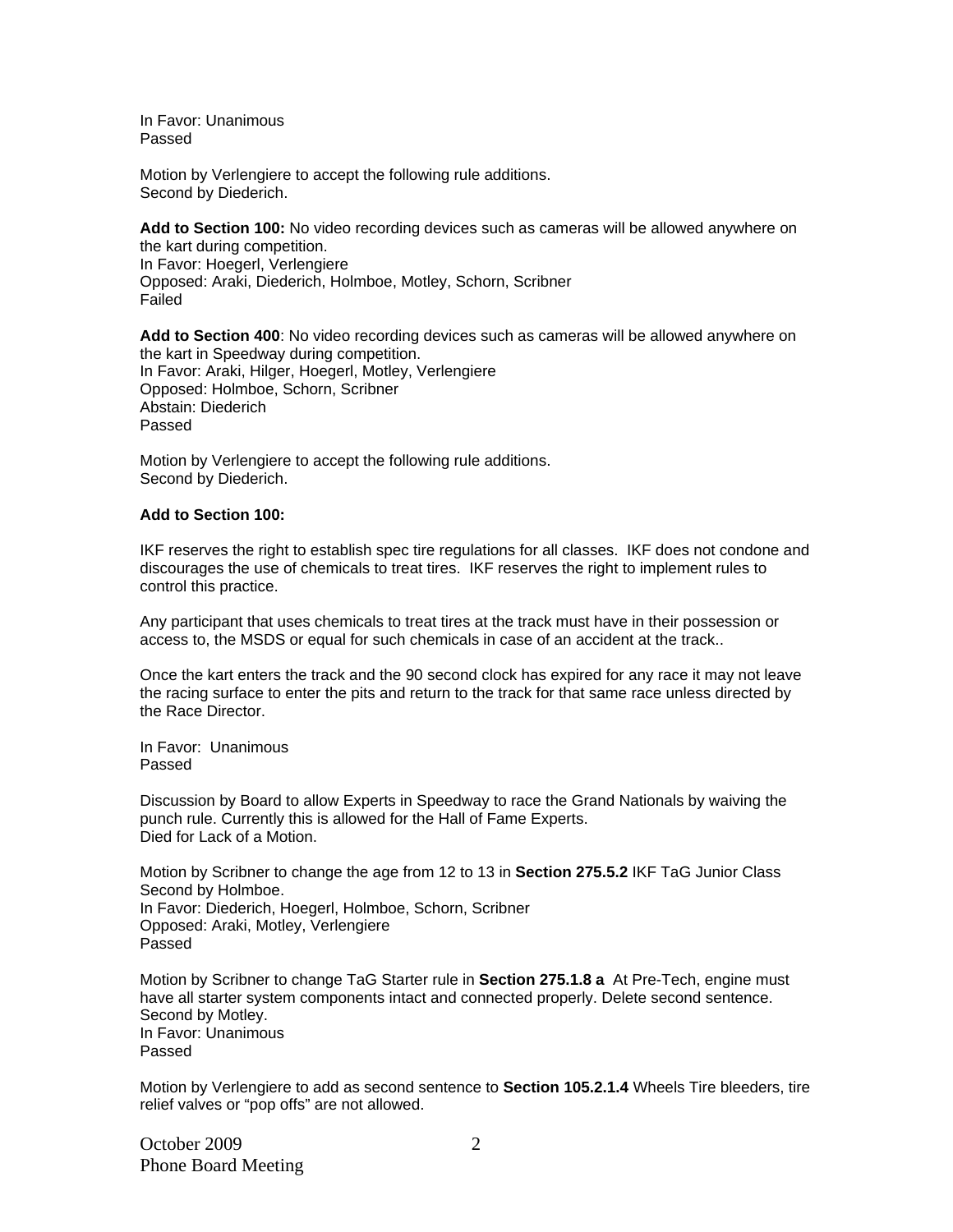Second by Holmboe In Favor: Unanimous Passed

Motion by Verlengiere to add as **Section 108.11** Video: IKF Officials will not review any video taken by any driver, crew member or interested bystander of any practice or racing action at any IKF event. Video will not be accepted as part of any Protest or Grievance. Video will not be reviewed by the IKF Board of Directors. Second by Scribner. In Favor: Araki, Diederich, Hoegerl, Scribner, Verlengiere Opposed: Holmboe, Schorn Abstain: Motley Passed

Motion by Schorn to add as **Section 105.1.6.3.8**Video or recording equipment of any kind including cameras, microphones, battery packs, wiring or cabling will not be allowed to be worn or attached on any part of the kart driver including helmets. Except Road Race – See Section 108.10 Radios. Second by Verlengiere. In Favor: Unanimous Passed

Motion by Scribner to accept the following rules. Second by Diederich.

Delete **Section 701.27** Inspect flywheel for alterations-no painting, coating, broken fins, grinding, glass beading, sandblasting. Minimum flywheel weight is 6lbs. 4oz.

Replace with **Section 701.27** Only stock 5 HP flywheel permitted. Briggs and Stratton flywheel part #555657 with machined backside is allowed, machining or grinding of stock 5HP flywheel is not permitted. If new flywheel #555657 is used, the ignition maybe space out on coil post. New flywheel #555657 is a legal flywheel. Any flywheel key or no flywheel key is permitted. Flywheel key slot must remain in stock location, this included the new #555657 flywheel. Painting and coating of the flywheel ( other than minimal factory over-spray) is not permitted. No machining, sandblasting, bead blasting, of the flywheel is permitted. Chipped fins due to casting flaws are allowable, however completely broken fins NOT allowed, Flywheel washer if used must be OE stock (OD and thickness). Minimum weight 6lbs. 4oz/6.25lbs.

Insert in **Section 716.9.1** Camshaft profile limits Min lift is .252" prior to Max lift is .257" on both Exhaust and Intake profile chart.

Delete **Section 716.19.3** Shoulders of Sox tool #AT 341 may not touch head gasket surface when tool is placed into combustion chamber.

Replace with **Section 716.19.3** Combustion chamber must remain as cast.

Insert in **Section 717.11.3** .303" MIN, prior to .3085" MAX on both Exhaust Lobe and Intake Lobe profile chart.

Delete **Section 717.16.4** Shoulders of Sox tool #AT 341 may not touch head gasket surface when tool is placed into combustion chamber.

Replace with **Section 717.16.4** Combustion chamber must remain as cast.

In Favor: Araki, Hoegerl, Holmboe, Motley, Schorn, Scribner Abstain: Diederich, Verlengiere

October 2009 Phone Board Meeting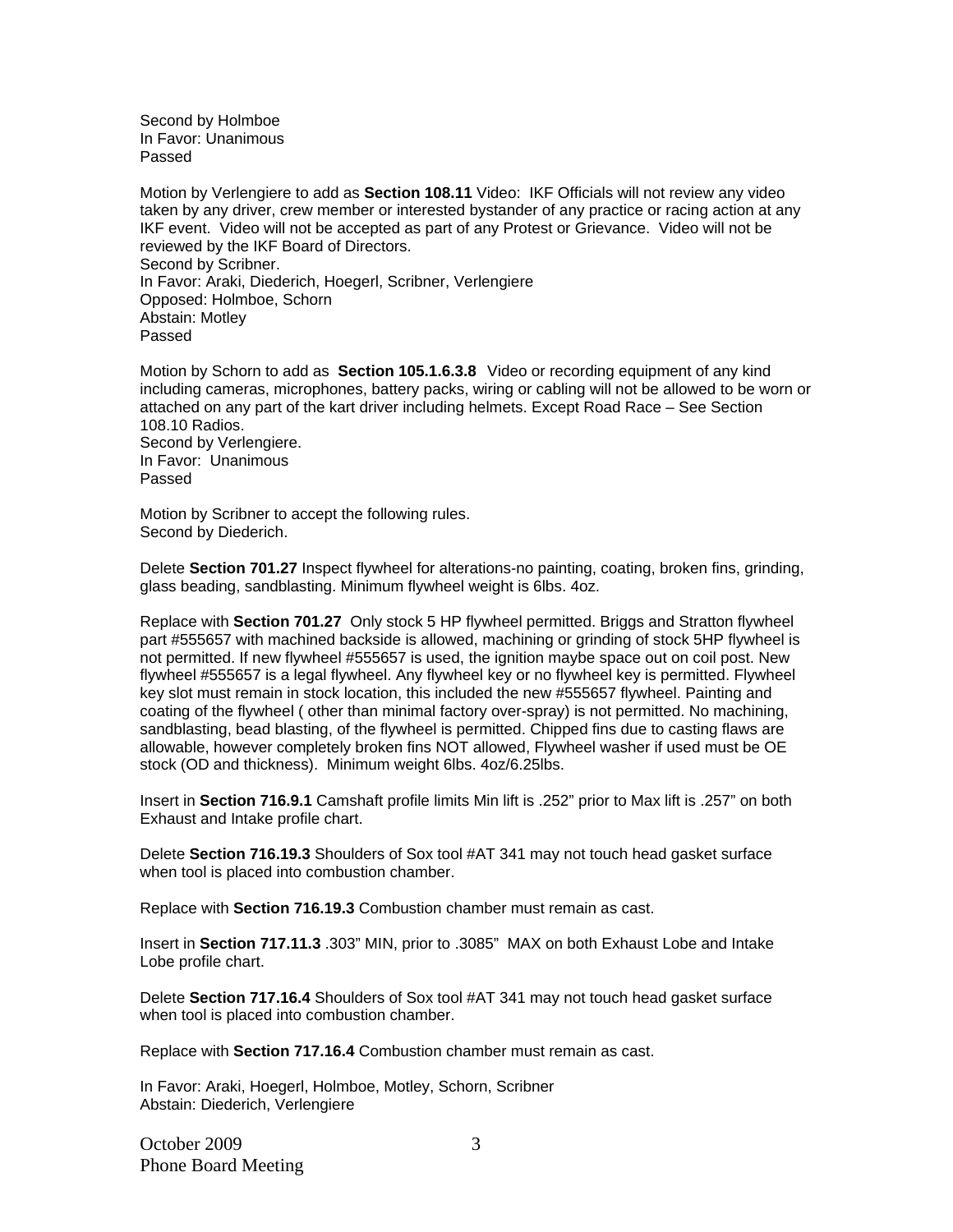#### Passed

Motion by Scribner to accept the following helmet standards for **Section 105.1.6.1.**  Second by Diederich.

HEAD GEAR: Full coverage (full face) helmets designed for competitive motorsports use are mandatory and must comply with one of the following:

| <b>Snell Foundation Specifications</b> | Legal Until                                            |
|----------------------------------------|--------------------------------------------------------|
| SA and M 2000                          | 12/20/2010                                             |
| SA and M 2005                          | 12/20/2015                                             |
| K 2005                                 | 12/20/2015                                             |
| CMS 2007 (youth helmet)                | 12/20/2015                                             |
| CMR 2007 (youth helmet)                | 12/20/2015                                             |
| M 2010                                 | 12/20/2020 Go-karts only. Not approved for Champ Karts |
| SA 2010                                | 12/20/2020 Go-karts and Champ Karts                    |

Note: 2010 is the last competition year that Snell SA and M 2000 helmets will be legal.

| <b>SFI Specifications</b> | Legal Until                                            |
|---------------------------|--------------------------------------------------------|
| 24.1 (youth helmet)       | 12/20/2012                                             |
| 31.2a                     | 12/20/2013                                             |
| 41.2a                     | 12/20/2013                                             |
| 24.1/2005 (youth helmet)  | 12/20/2015                                             |
| 31.1/2005                 | 12/20/2015                                             |
| 41.1/2005                 | 12/20/2015                                             |
| 24.1/2010 (youth helmet)  | 12/20/2020                                             |
| 31.1/2010                 | 12/20/2020 Go-karts and Champ Karts                    |
| 41.1/2010                 | 12/20/2020 Go-karts only. Not approved for Champ Karts |

British Standards Institution Specifications: Helmets with BSI A-type and A/FR-type BS6658-85 certification manufactured within the past 10 years are approved. They are legal until 12/20/13. See label inside helmet for manufactured date.

Note: Although the youth helmet standard does not specify a precise age range, the helmets are intended for children and, particularly, for young, pre-pubertal children. Adult drivers should select a helmet meeting one of the other standards.

In Favor: Unanimous Passed

Motion by Verlengiere to add to **Section 500** the following: Second by Scribner.

Illegal Engine/Components Confiscation: Any engine, or other component found to be illegal during technical inspection may be impounded at the discretion of the Head Technical Inspector for later evaluation. Engines and/or components held under this Section can be appealed in accordance with Section 508. If the component is deemed illegal it becomes the property of IKF. If found to be acceptable for competition, it will be returned to the competitor at IKF expense. Refusal to surrender an engine or component under this Section can result in a 12 month suspension from competition.

In Favor: Unanimous Passed

2009 Leopard Engine. Motley asks if his understanding from the September Board Meeting is correct that they are going to approve it, put 10 pounds on it, subject to re-evaluation, going to charge them the full homologation fee and renewal fee. Discussion by Board. Board agrees to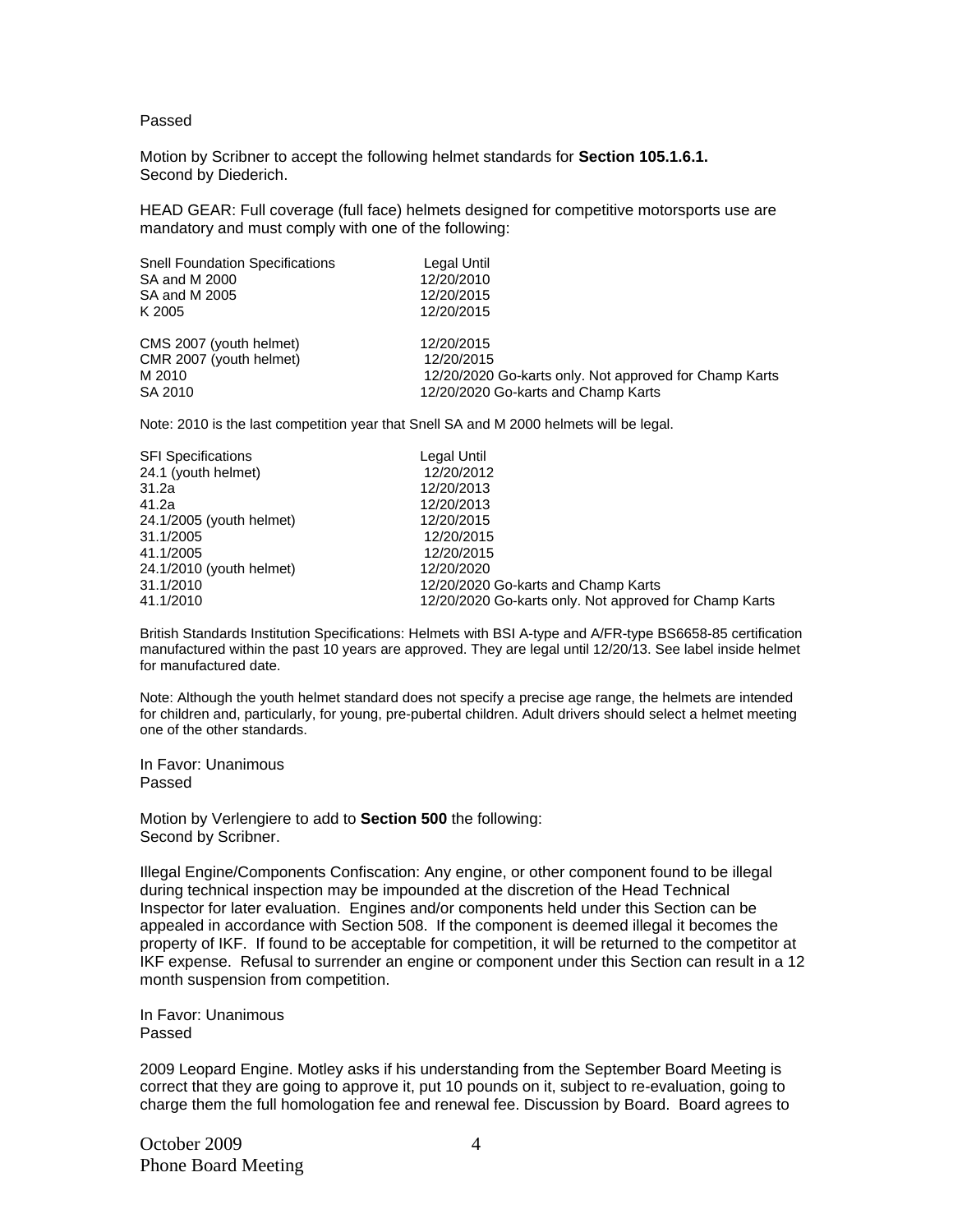charge the homologation fee to carry through the end of 2010 until the new homologation period, charge the renewal fee for this year, approve with a 15# weight penalty.

Motion by Scribner to change Section 275.5.4 to read For ages 35 and up only. Second by Hoegerl. In Favor: Diederich, Hoegerl, Scribner Opposed: Araki, Holmboe, Motley, Schorn, Verlengiere Failed

Diederich asks for discussion of the Grand National fee structure with regard to the hosting club and the IKF. Verlengiere explains the history of fees. Needs to be equitable share of profit. Verlengiere states the IKF should be setting the fees. Verlengiere to bring information to the January 2010 Board Meeting for review by the Board.

Discussion by Board regarding Section 104.6 information submitted by Roger Miller. Schorn to contact Miller for verbiage for email vote by the Board for the 2010 IKF Rulebook.

Motion by Scribner to approve the following dates for the 2010 4 Cycle Sprint Grand National – June 30 – July 3, 2010. Second by Verlengiere. In Favor: Unanimous Passed

Motion by Scribner to approve the following dates for the 2010 2 Cycle Sprint Grand National – June 22 - 26, 2010. Second by Holmboe. In Favor: Diederich, Hoegerl, Holmboe, Motley, Schorn, Scribner Opposed: Araki, Verlengiere Passed

Hillger states he will be flying to Arizona for the Region 7 Sprint race and to meet regarding the Holiday Classic event.

Discussion of dates for the 2010 Road Race Grand National.

Hilger asks Verlengiere for an update on his reorganizing of Region 11. Asks Board for time to work on this. Board agrees.

Stowell Matter Araki asks Board for update on this matter. Discussion by Board. Motion by Verlengiere: Per the recommendation of the Committee Chairman to vacate Slater Stowell's penalty and reinstate his  $4<sup>th</sup>$  place finish. Second by Hilger. In Favor: Holmboe, Motley, Verlengiere Opposed: Diederich, Schorn Abstain: Araki, Hoegerl, Scribner Passed

Motion by Holmboe to award Sonny Cervelli a Duffy and a letter explaining there was evidence that showed he did not cause the accident. Second by Scribner. In Favor: Holmboe, Schorn, Scribner Opposed: Araki, Diederich, Hoegerl, Motley Abstain: Verlengiere Failed